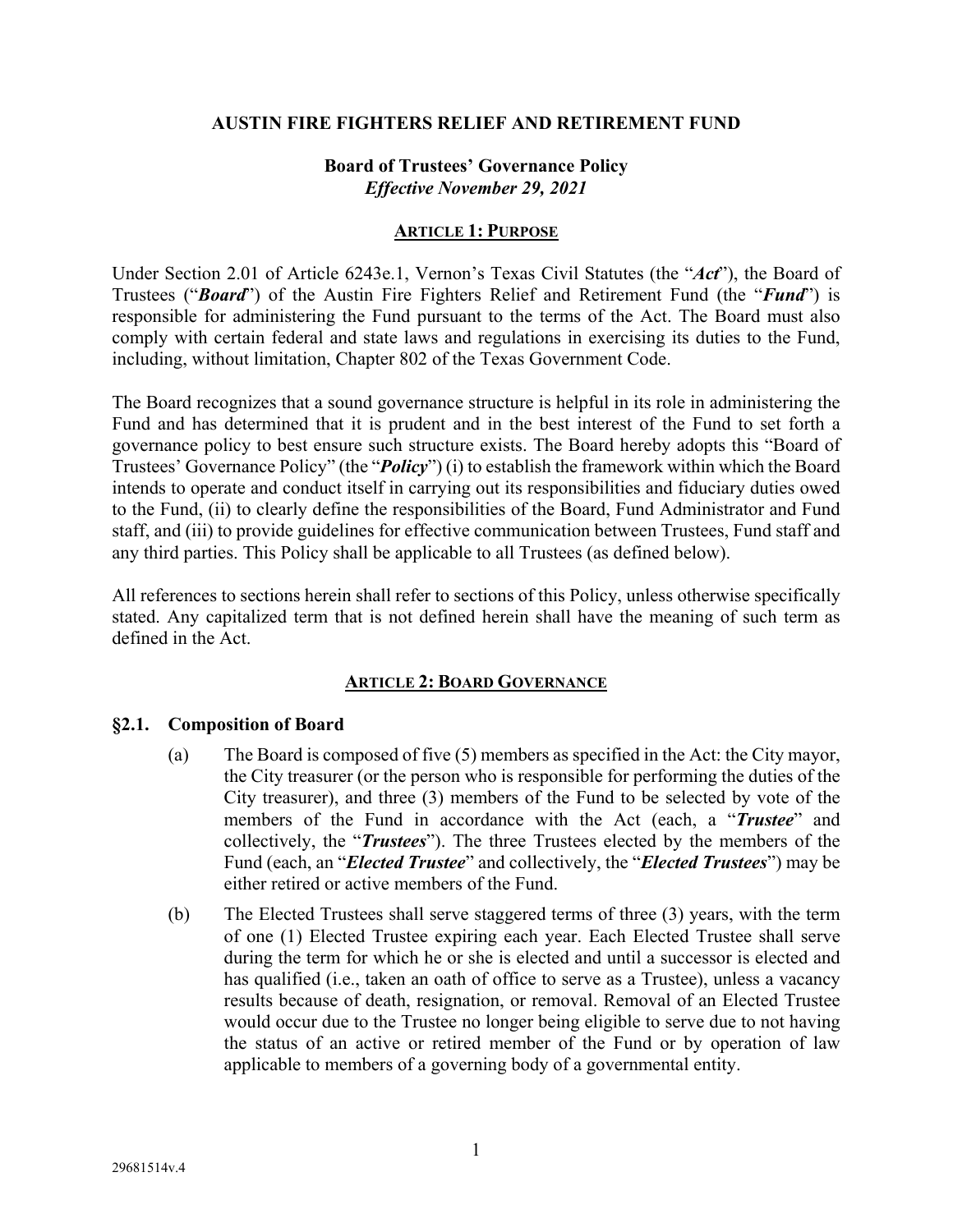- (c) Vacancies of Elected Trustees shall be filled for the remainder of that person's term at an election to be held on a date selected by the Board that must be within sixty (60) days after the date of the event that caused the vacancy.
- (d) Regular elections for the Elected Trustee positions shall be held annually by secret ballot some time between November 1 of each year and the first Monday in January of the following year in accordance with the Act. The Board has adopted Rule IV "Trustee Election Procedures" that sets forth the process for the nomination of candidates for Elected Trustee positions, the effect if only one candidate is nominated and the appointment of such person as an Elected Trustee, and the election timing and process.

## **§2.2. Board Responsibilities**

- (a) The Fund is a trust established under state law created for the exclusive purpose of providing retirement, disability, and survivor benefits to the fire fighters employed by the City of Austin (the "*City*") and their beneficiaries. The Board has the sole and exclusive responsibility for the administration of the Fund and the investment of Fund assets.
- (b) Each Trustee is a fiduciary of the Fund and, as a fiduciary, is responsible for discharging his or her duties solely in the interest of, and for the exclusive purpose of, providing benefits to members and retirees in accordance with the Act. As fiduciaries, Trustees shall act with honor and integrity in their administration of the Fund.
- (c) The Board is responsible for establishing the strategic vision, goals, and policies of the Fund as well as regularly monitoring the performance and operations of the Fund. In carrying out its responsibilities, the Board will act as a single entity and not as individual members.
- (d) The Board's responsibilities include, without limitation:
	- (i) Adopting rules and performing reasonable activities it considers necessary or desirable for the efficient administration of the Fund and to maintain the qualified status of the Fund under Section 401(a) of the Internal Revenue Code of 1986, as amended;
	- (ii) Selecting, appointing, and overseeing the Fund Administrator to ensure efficient administration of the Fund, including, without limitation, the assignment of duties, performance evaluation, compensation, and discipline, including dismissal;
	- (iii) Approving, hearing and determining all matters related to eligibility or benefits under the Fund and any appeals thereof, including, without limitation, (1) the eligibility of any person to participate in the Fund, (2) the eligibility of any person to receive a service, disability, or survivor's benefit and the amount of that benefit, and (3) whether a child or a parent of a deceased member was dependent on the member for financial support;
	- (iv) Investing, reinvesting, or changing the assets of the Fund in whatever instruments or investments the Board considers prudent and in accordance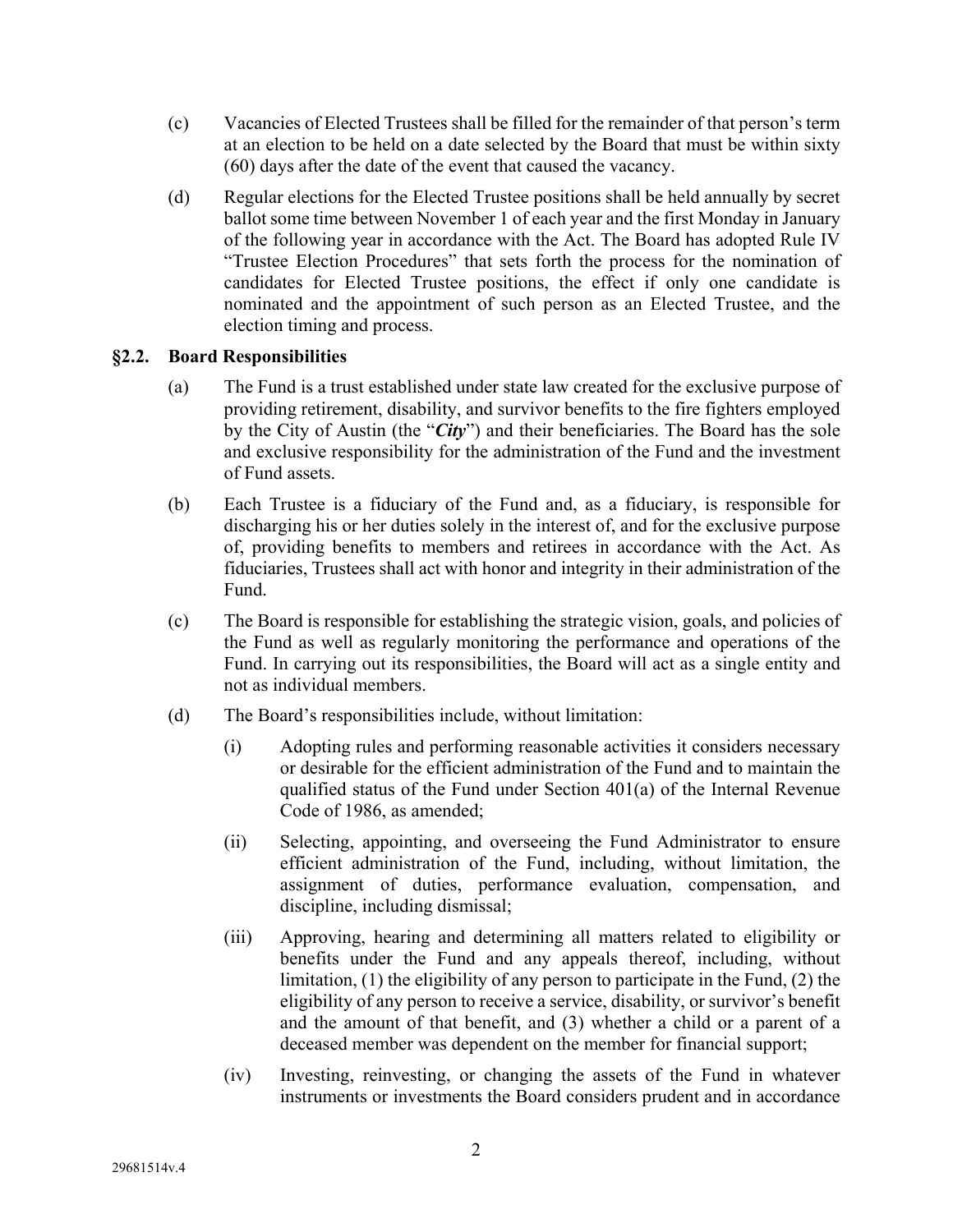with its investment policy statement and monitoring the investments made by any investment manager for the Fund;

- (v) Monitoring the funded status of the Fund, hiring an actuary to perform periodic actuarial valuations of the Fund, approving the actuarial methods and tables used, and adopting reasonable actuarial assumptions;
- (vi) Preparing for and attending monthly Board meetings, contributing to and participating in discussions of the Board during meetings, and working constructively with other Trustees to oversee and monitor the activities of the Fund;
- (vii) Hiring and monitoring certain third-party service providers to assist the Board in administering the Fund, including, without limitation, legal counsel, an actuary, investment managers, a certified public accountant, professional investment counselors or consultants, and a custodian;
- (viii) Approving and monitoring the Fund's annual budget;
- (ix) Keeping the money and other assets it receives for the benefit of the Fund separate from all other funds or assets of the City;
- (x) Keeping a record of all claims, receipts, and disbursements and making disbursements only on vouchers signed by such persons as the Board designates by resolution;
- (xi) Publishing an annual report containing a balance sheet showing the financial and actuarial condition of the Fund, an income statement showing receipts and disbursements during such year, and such additional matters as may be determined to be appropriate by the Board;
- (xii) Determining the annual cost-of-living adjustment, if any, in consultation with the Fund's actuary;
- (xiii) Designating a medical board to assist the Board in reviewing and evaluating any applications for disability retirement;
- (xiv) Complying with minimum training requirements under state law;
- (xv) Respecting open meetings laws by not convening meetings with other Trustees outside the properly noticed Board meetings; and
- (xvi) Maintaining confidentiality of member records, certain investment activity, or other Fund information that is confidential pursuant to law or contractual agreement.
- (e) To the extent appropriate and practicable, the Board may delegate its responsibilities to the Fund Administrator, Fund staff, or any third-party engaged by the Board for such purpose as it deems necessary and prudent in carrying out its duties owed to the Fund. Any such delegation will not relieve the Board of its ultimate responsibility for such duties, and the Board shall be responsible for monitoring any such delegation.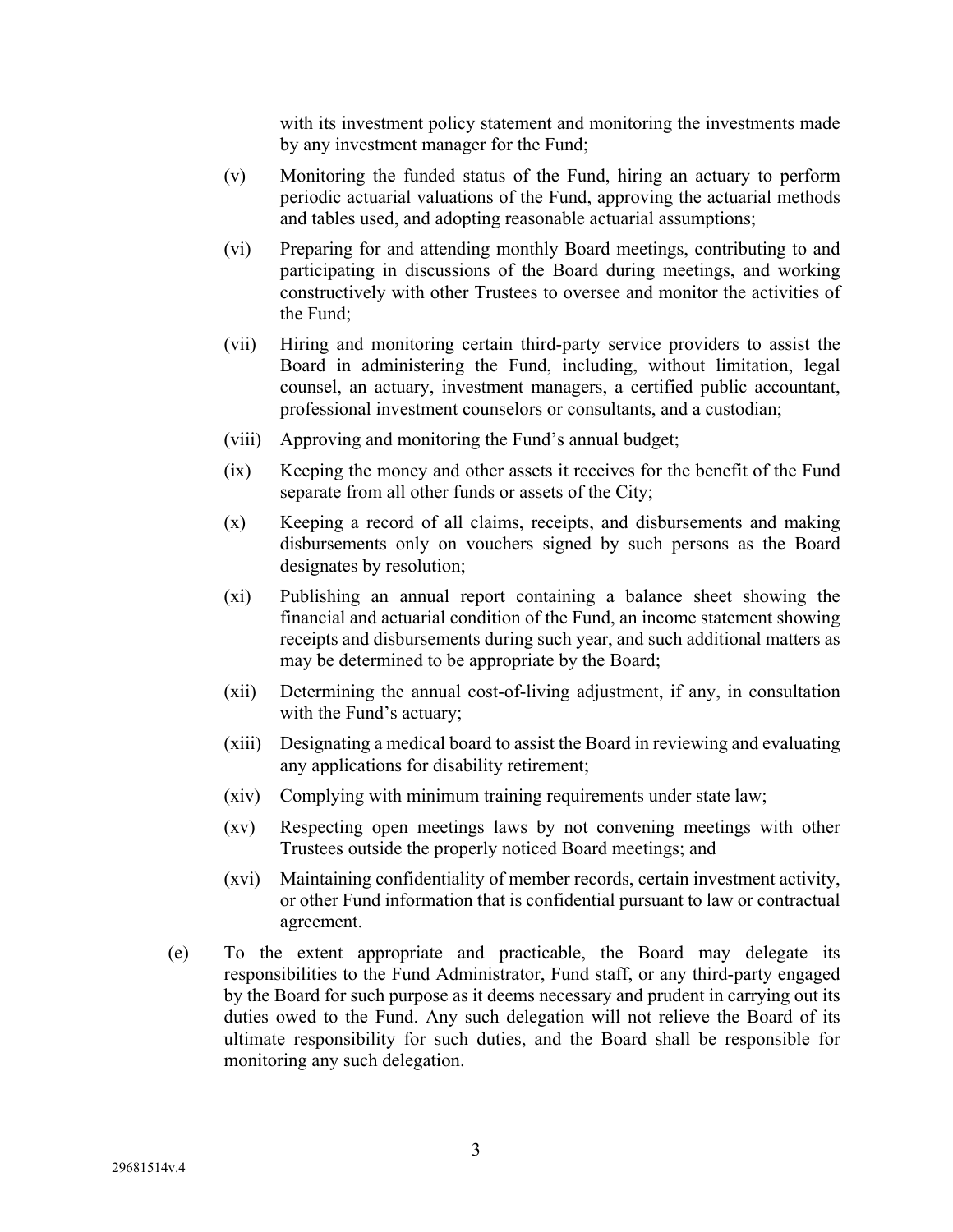## **§2.3. Board Officers**

- (a) The Board shall have three (3) officers: the Chairman, the Vice-Chairman, and the Secretary-Treasurer.
	- (i) Chairman and Secretary-Treasurer. Pursuant to the Act, the City mayor is the presiding officer of the Board, or the Chairman, and the City treasurer is the Secretary-Treasurer, and they shall serve in such position during their respective terms of office.
	- (ii) Vice-Chairman. The Board shall annually elect from its membership in open session an alternate presiding officer, or a Vice-Chairman, who shall preside in the absence or disability of the Chairman. Once elected, the Vice Chairman shall serve a one (1) year term.
		- (1) Any Elected Trustee is eligible to be elected as the Vice-Chairman. Such person should be capable of dedicating the time necessary to fulfill the required duties and responsibilities that the position entails.
		- (2) In order to provide for continuity in the Board's leadership and a smooth succession of the Vice-Chairman position from year to year, the Board may consider electing the Elected Trustee who is in the last year of his or her term on the Board as the Vice-Chairman each year, *provided that* in no event is any Trustee required to vote for such Elected Trustee as the Vice-Chairman.
		- (3) No Trustee may hold two officer positions concurrently.
		- (4) A Trustee may be nominated through a motion made by another Trustee or by himself or herself. Every motion to nominate an officer must receive a second to the motion before it can be voted on. If a motion fails to receive a second, the motion dies and the Trustee cannot be voted on for the Vice-Chairman position.
		- (5) A Trustee may resign from his or her position as Vice-Chairman at any time by providing written notice to the Board.
		- (6) The Vice-Chairman may be removed by a unanimous vote of the other four members of the Board. In the event of the removal of the Vice-Chairman, a new Vice-Chairman shall be selected by a majority of the Board to complete the term of the Vice-Chairman.
	- (iii) In the absence of both the Chairman and Vice-Chairman, the Secretary-Treasurer shall serve as the presiding officer until the Chairman or Vice-Chairman resumes his or her office or until a successor Vice-Chairman has been elected.
- (b) In addition to the regular duties and responsibilities of a Trustee, the presiding officer shall be responsible for leading the Board in the conduct of Board business and ensuring the integrity of the Board's process. More specifically, the presiding officer shall be responsible for: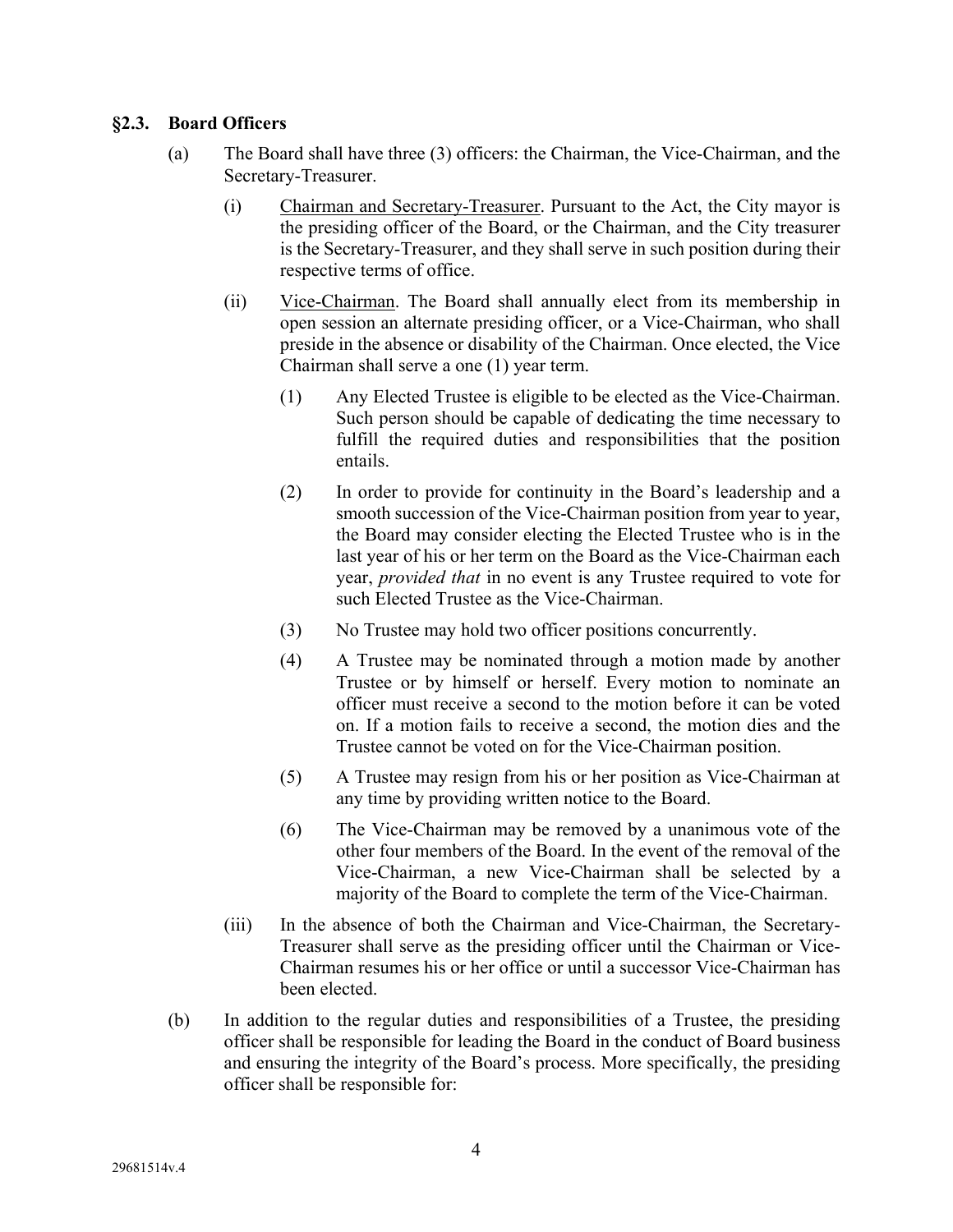- (i) Providing leadership to the Board in terms of collegiality, civility and ethical conduct;
- (ii) Ensuring the Board behaves consistently with its own rules and any rules imposed upon it by state or federal law;
- (iii) Presiding over Board meetings and running them in an orderly manner and in accordance with the statutory requirements of the Texas Open Meetings Act, Chapter 551, Texas Government Code ("*TOMA*") and generally accepted parliamentary procedures;
- (iv) Providing for participation of all Board members in discussions that are fair, open, and thorough, but also timely, orderly, and kept to the point;
- (v) Allowing for public comment at a Board meeting in accordance with this Policy;
- (vi) Addressing ethical issues that have been brought up by the Board, Fund staff, or others in accordance with the Board of Trustees' Code of Ethics;
- (vii) Acting as the primary liaison between the Board and the Fund Administrator and other Fund staff;
- (viii) Leading the annual performance evaluation of the Fund Administrator; and
- (ix) Performing any other duties reasonably related to the role of presiding officer, as requested by the Board.

#### **§2.4. Review of Third-Party Service Providers**

- (a) To ensure prudent monitoring of its service providers, the Board will periodically review its agreements and contracts with the third-party service providers that have been engaged to assist the Board in administering the Fund. In connection with such review, the Board may or may not determine, in its full discretion, that a request for qualifications (RFQ), request for proposal (RFP) or other method of evaluation or review is necessary to evaluate its service providers and the costs or fees incurred under such engagement.
- (b) The Board's intent is to review its service providers on a staggered basis at least as frequently as set forth below; *provided, however*, the Board may review a contract or its engagement with any third-party service provider at any time within its sole discretion.

| <b>Type of Service Provider</b> | <b>Frequency of Review</b> |
|---------------------------------|----------------------------|
| Actuary                         | Every 5 Years              |
| <b>Custodial Bank</b>           | Every 7 Years              |
| Depository Bank                 | Every 4 Years              |
| Independent Auditor             | Every 5 Years              |
| <b>Investment Consultant</b>    | Every 5 Years              |
| Legal Counsel                   | Every 5 Years              |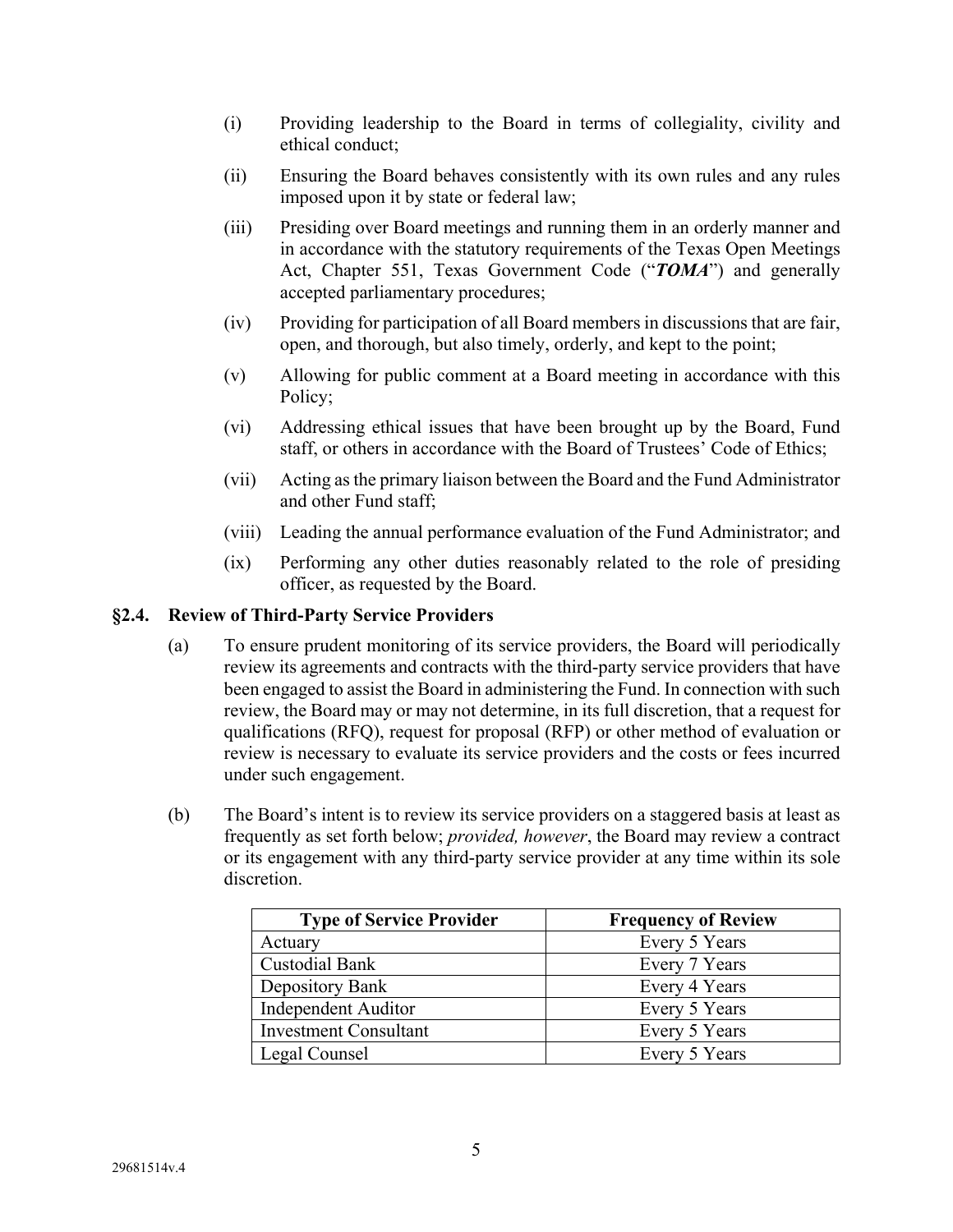#### **ARTICLE 3: BOARD MEETINGS AND CONDUCT**

#### **§3.1. Meeting Conduct; Voting Requirements**

- (a) The Board shall hold regular monthly meetings at the Fund's office, unless an alternate location is specified by the Board. The Board may hold special meetings as called by the presiding officer of the Board.Trustees are expected to be properly prepared for Board meetings and deliberations.
- (b) All regular and special meetings will be open to the public, and notice of such meetings will be posted at least 72 hours before the scheduled time of the meeting in accordance with TOMA. The Fund Administrator shall be responsible for posting notice of any meeting of the Board in accordance with the requirements of TOMA and Section 3.3 below.
- (c) Emergency meetings may be called in the same manner as special meetings, provided the purpose for such emergency meeting meets the statutory requirements of TOMA. An emergency meeting is one which cannot be posted within the 72 hours normally required by TOMA because of an emergency, an imminent threat to public health and safety, or a reasonably unforeseeable situation as defined in Section 551.045 of TOMA. Notice of an emergency meeting must be posted at least one (1) hour before the emergency meeting is scheduled to convene in accordance with the requirements of TOMA and Section 3.3 below.
- (d) All Board meetings shall begin at the time designated in the meeting notice.
- (e) A quorum is required for the Board to conduct business. Three (3) Trustees constitute a quorum, and a majority vote of members of the Board attending a meeting at which a quorum is present is necessary for any decision of the Board. Each member of the Board is entitled to one (1) vote. Should a quorum fail to convene, the Trustees present may continue in a workshop format for educational purposes only and no action will be taken.
- (f) The meetings of the Board shall be conducted in accordance with generally accepted rules for parliamentary procedures and applicable federal or state law, including TOMA.
- (g) All action taken will be in open session. The Board may go into closed session to discuss any matter permitted by TOMA, but no action will be taken by the Board during closed session.
- (h) The Board shall keep accurate minutes of its meetings and records of its proceedings. A resolution or order of the Board must be made by a vote recorded in the minutes of its proceedings.

### **§3.2. Public Comment at Meetings.**

(a) The Board may allow reasonable opportunity for the public to comment to the Board on any issue under the jurisdiction of the Board at the beginning of the meeting or in connection with the agenda item to which the comment relates. No Board discussion will occur after the individual completes his or her comments unless such public comment relates to a specific posted agenda item.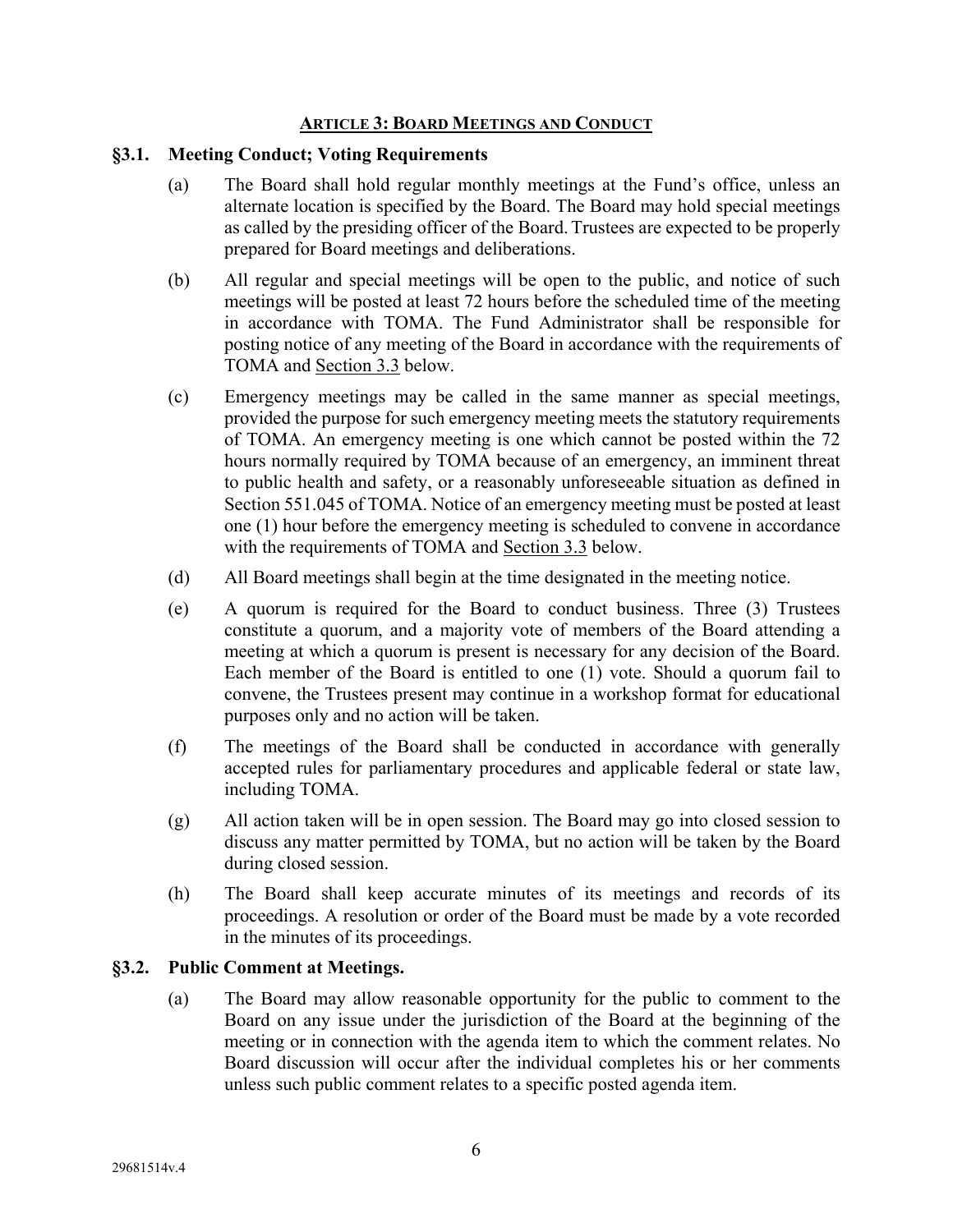(b) Persons who desire to make a public comment at a Board meeting must register to speak prior to the Board meeting in the manner prescribed by the Board. The presiding officer of the Board may specify the length of time to be allowed for each person to speak.

# **§3.3. Notice of Meetings; Setting of Agenda**

- (a) Regular Meetings.
	- (i) For regular meetings, an initial agenda draft will be prepared and distributed to the Trustees by the Fund Administrator, or Fund staff as directed by the Fund Administrator, 7-10 days prior to the meeting.
	- (ii) The initial agenda draft will include each subject that the Board will consider or discuss at the upcoming meeting, as well as the date, hour, and place of the meeting.
	- (iii) Any suggested additions or deletions to the agenda draft must be submitted to the Fund Administrator within two (2) business days from receipt of the agenda draft. The Fund Administrator will finalize the agenda and distribute such final agenda to the Trustees for review at least one (1) business day prior to posting.
	- (iv) The Fund Administrator will post the final agenda on the Fund's website and also distribute it to the City of Austin for posting at least 72 hours prior to the meeting.
	- (v) In the absence of the Fund Administrator, the Vice-Chairman in coordination with Fund staff will be responsible for preparing and finalizing the agenda for distribution and posting.
- (b) Special Meetings.
	- (i) Special meetings may be called between the required regular monthly meetings to conduct business that requires action or other attention by the Board prior to the next regularly scheduled meeting. The Fund Administrator will prepare and distribute an initial agenda draft for the special meeting to the Trustees at least four (4) days prior to the meeting.
	- (ii) The agenda for a special meeting will be posted on the Fund's website and will be distributed to the Trustees and the City of Austin for posting at least 72 hours prior to the special meeting.
- (c) Emergency Meetings.
	- (i) Emergency meetings are to be held only when there is an emergency or urgent public necessity due to what is deemed to be an imminent threat to public health and safety, or for a reasonably unforeseeable event or situation (such as a natural disaster, or power or communication failures) requiring immediate deliberation or action by the Board. The Board may consider an emergency item during a previously scheduled meeting instead of calling a new emergency meeting in which case a supplemental agenda notice must be published with respect to such emergency item.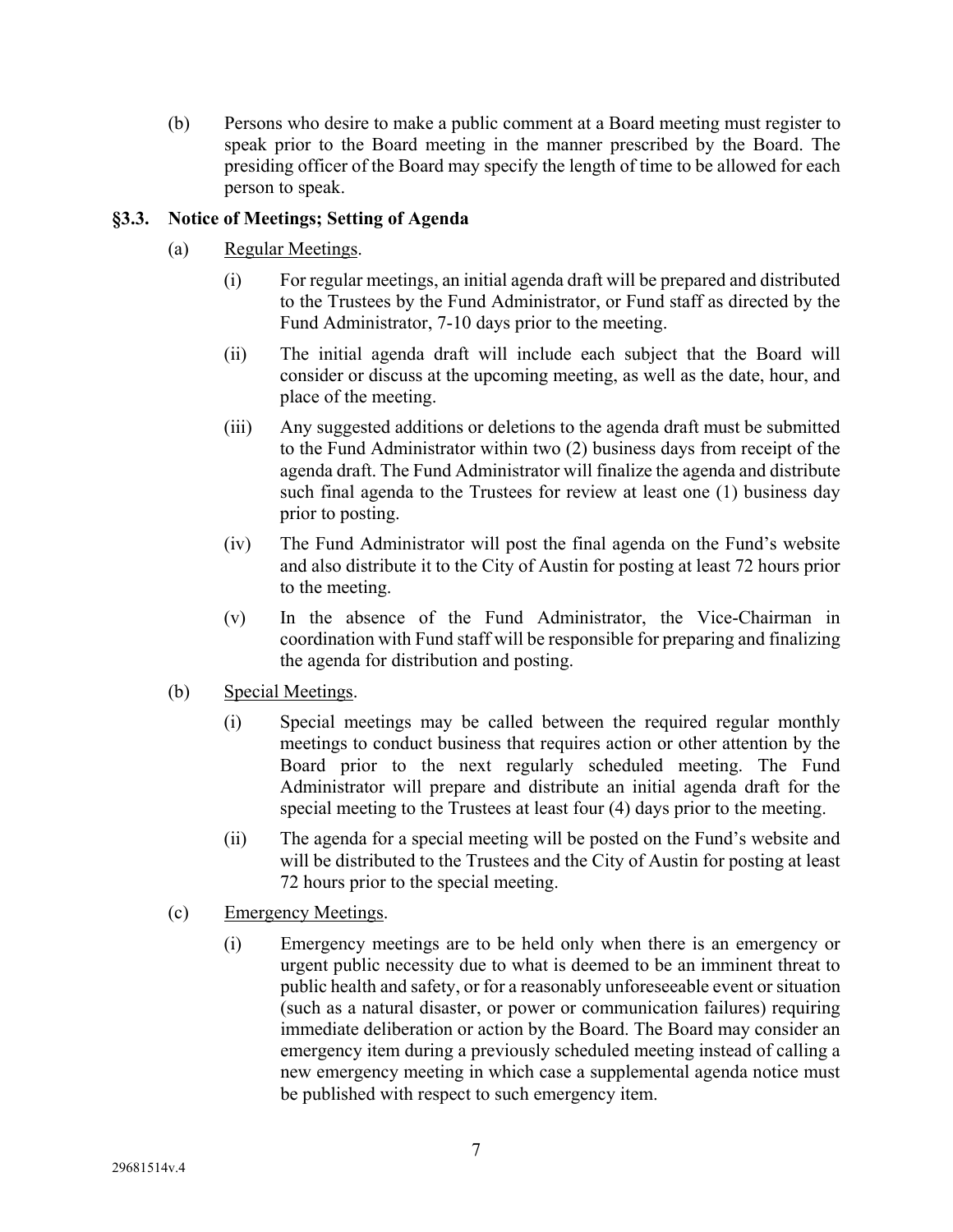- (ii) The Fund Administrator will take all reasonable steps to notify the Trustees of an emergency meeting as soon as possible after the need for such emergency meeting arises.
- (iii) The public notice of an emergency meeting or an emergency item must clearly identify the emergency or urgent public necessity and is subject to judicial review.
- (iv) The notice of an emergency meeting and the subject matter of such meeting must be posted at least one (1) hour prior to the meeting and will be distributed to the Trustees and the City of Austin.

## (d) Closed Session.

- (i) The Board may conduct a meeting in closed session during a regular, special or emergency meeting pursuant to an exception provided under TOMA.
- (ii) The Board will maintain a certified agenda for each closed session held by the Board, if and as required by TOMA.

## **§3.4. Code of Ethics; Conflicts of Interest**

- (a) In addition to compliance with this Policy and any other applicable legal requirements, all Trustees are expected to be guided by the basic principles of honesty and fairness in the conduct of Fund business and to comply with the Board of Trustees' Code of Ethics.
- (b) Trustees shall actively avoid both the appearance and the fact of conflict of interests in accordance with Chapters 171 and 176 of the Texas Local Government Code and other applicable law.

### **§3.5. Compensation; Reimbursements**

Trustees serve without compensation, but may be reimbursed for any necessary expenditures that are incurred in connection with his or her role as Trustee in accordance with the Board of Trustees' Code of Ethics.

### **ARTICLE 4: FUND ADMINISTRATOR OVERSIGHT**

### **§4.1. Designation and Responsibilities of Fund Administrator**

- (a) Fund Administrator and Fund Staff
	- (i) The Board shall appoint a Fund Administrator who shall administer the Fund under the supervision and direction of the Board.
	- (ii) Hiring of other Fund staff (other than a Chief Investment Officer, if any) will be conducted by the Fund Administrator, provided that the Board shall approve the budget expense for any newly created staff position of the Fund prior to the hiring of any individual to fill such position.
	- (iii) All staffing decisions will be subject to and in compliance with the Equal Employment Opportunity Policy as set forth in the Fund's Personnel Policies.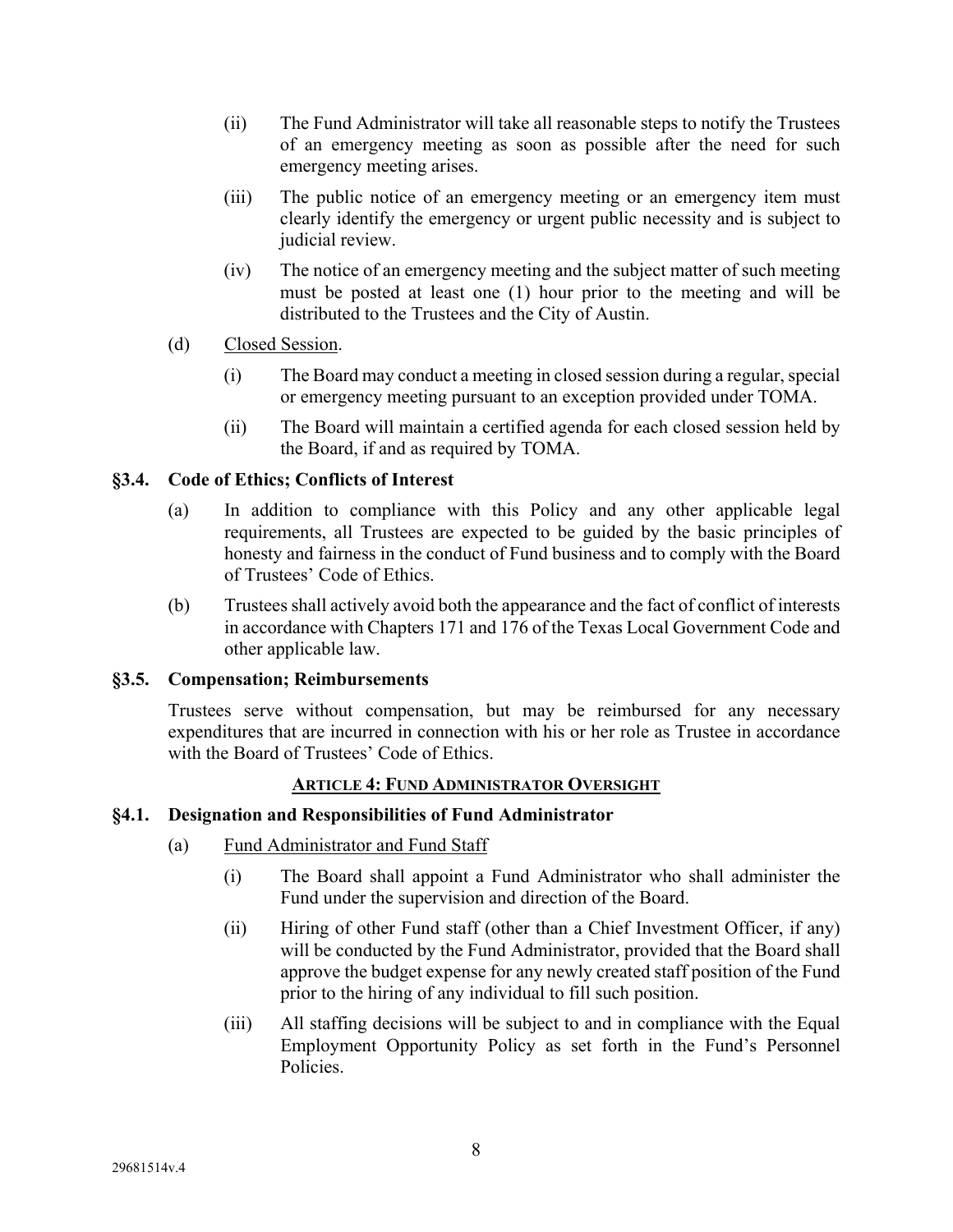- (b) Responsibilities of Fund Administrator. The Board delegates its responsibility for the day-to-day administrative and operational functions of the Fund to the Fund Administrator, including, without limitation:
	- (i) Overseeing and managing all Fund staff;
	- (ii) Managing the Fund's assets, expenses, and investments, including, without limitation, satisfying member distributions on a monthly basis and funding any capital calls and Fund expenses as needed;
	- (iii) Communicating timely and effectively with individual Trustees and the Board as a whole on all Fund matters that require Board input or discussion;
	- (iv) Hiring, monitoring, and evaluating other Fund staff;
	- (v) Conducting benefit and retirement consultations with members of the Fund and responding to member inquiries in a timely manner;
	- (vi) Responding to requests for public information of the Fund in accordance with the Texas Public Information Act;
	- (vii) Interfacing with various fund consultants, vendors, and service providers as necessary;
	- (viii) Preparing a budget for Board approval and operating the Fund in accordance with such budget; and
	- (ix) Complying with minimum training requirements under state law.
- (c) More specific responsibilities of the Fund Administrator may be maintained in a written job description of the position to be maintained by the Fund and reviewed by the Board from time to time.
- (d) The Fund Administrator may delegate certain duties of the Fund Administrator to other Fund staff as necessary to assist in carrying out the Fund Administrator's duties and responsibilities. Any such delegation will not relieve the Fund Administrator of his or her ultimate responsibility for such duties, and the Fund Administrator shall be responsible for monitoring any such delegation.

# **§4.2. Evaluation and Oversight of Fund Administrator**

- (a) The Fund Administrator will report directly to the Board and is responsible for effectively communicating with the Board.
- (b) On an annual basis, the Board shall conduct an evaluation of the Fund Administrator to review performance for the prior year and set goals for the upcoming year. The Board will evaluate the performance of the Fund Administrator based on the achievement of such goals and the overall operation and performance of the Fund during the year.
- (c) The Board must set the compensation for the Fund Administrator, which will be reviewed annually by the Board. The Board will also periodically review all staff compensation to ensure that it is comparable to compensation offered by other Texas and US public pension funds.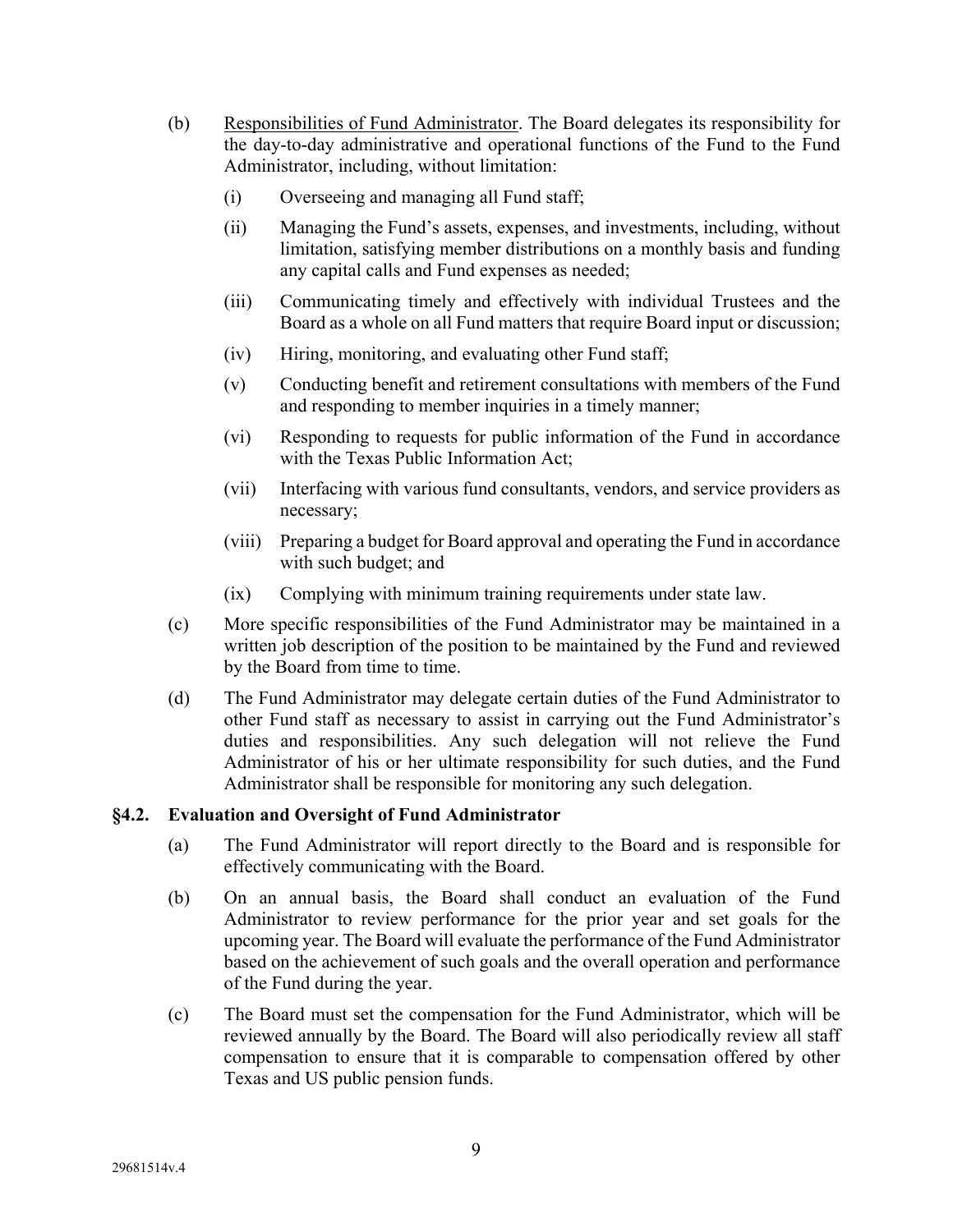## **§4.3. Hiring of Fund Administrator**

- (a) In the event the Fund Administrator resigns, is removed, or is no longer able to serve as the Fund Administrator, the Board shall publish the open position, collect, review and screen applications and resumes, perform background checks (criminal and financial), and interview applicants. The Board may, but is not required to, involve a third-party search firm in the process. Notwithstanding the above, the Board is solely responsible for conducting the final interviews and making the final decision on filling the position.
- (b) The Board expects that any candidate applying for the Fund Administrator position will satisfy the following requirements:
	- (i) Bachelor's degree in business administration, accounting, finance or a related field;
	- (ii) A minimum of 5 years' experience with comparable duties at a public pension fund, trust, foundation, endowment, or a similar entity;
	- (iii) Knowledge of pension plan design, accounting principles related to defined benefit pension plans, and basic principles of business law;
	- (iv) Knowledge of investment terminology and methods of investments analysis;
	- (v) Knowledge and skills required for commonly used software packages and ability to apply computerized automated applications to standard operating procedures;
	- (vi) Ability to effectively interface with individual Trustees and the Board, active members, retirees, City of Austin staff, and Fund staff;
	- (vii) Ability to organize effectively; and
	- (viii) Ability to effectively and accurately communicate, both verbally and in writing.
- (c) The Board may set forth other requirements for the Fund Administrator position in a written job description maintained at the Fund and may vary from any position requirements in connection with an individual hire.

# **ARTICLE 5: TRAINING AND EDUCATION**

### **§5.1. Required Training**

- (a) Education of Trustees and the Fund Administrator is essential to ensure that Trustees and the Fund Administrator have a full understanding of the issues facing the Fund. Each Trustee and the Fund Administrator must comply with the minimum and continuing education requirements under state law, including ethics and fiduciary training.
- (b) Trustees are required to complete training courses regarding their responsibilities under TOMA and the Texas Open Records Act. Trustees must complete the training not later than the 90<sup>th</sup> day after assuming their duties as a Trustee. Qualifying online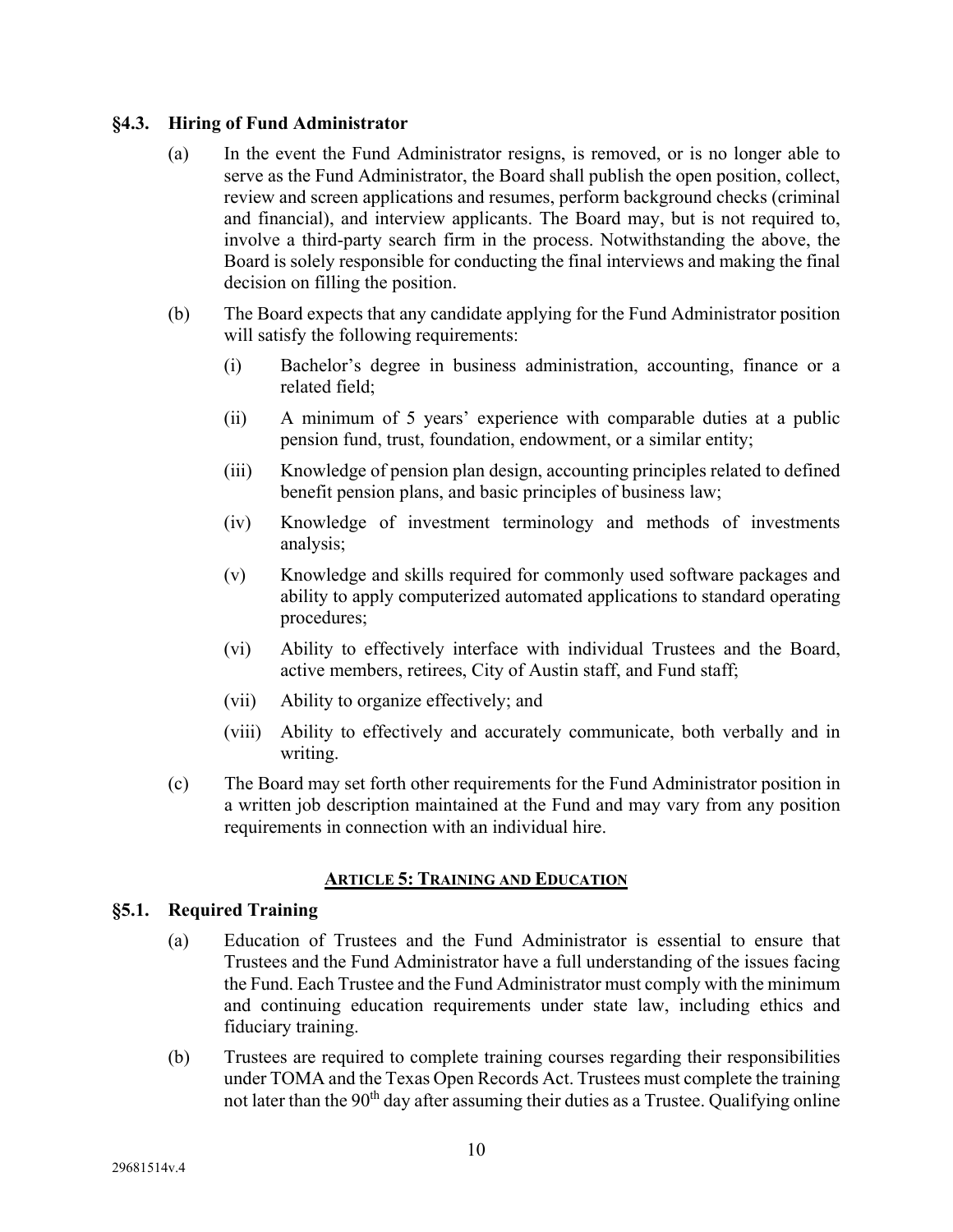training courses are offered by the Texas Attorney General's Office at www.texasattorneygeneral.gov. Certificates are awarded at completion of each online training course, which must be submitted to the Fund Administrator for retention and proof of education compliance.

(c) Texas law provides that the Texas Pension Review Board ("*PRB*") establish a Minimum Education Training ("*MET*") program for Trustees and the Fund Administrator. The MET program requires seven (7) credit hours of core content training for the first year of service as a Trustee or Fund Administrator and at least four (4) credit hours of continuing education in core and/or non-core content within each two (2) year period subsequent to the first year of service as a Trustee or Fund Administrator. The PRB requires semi-annual reporting of training hours and courses to verify compliance. Information regarding MET can be obtained on the PRB website.

## **§5.2. Educational Opportunities**

- (a) After the first year of service, Trustees and the Fund Administrator shall attend at least one continuing education program every two (2) years. Continuing education programs that satisfy this requirement may include:
	- (i) Certain training classes sponsored by the Texas Association of Public Employee Retirement Systems (TEXPERS) or the National Conference on Public Employee Retirement Systems (NCPERS); or
	- (ii) Any other conference or training designed to educate public pension administrators and trustees.
- (b) Attendance at all education conferences will be consistent with the Board of Trustees' Code of Ethics.

### **§5.3. Reporting**

The Fund Administrator will file the required reports on Trustee and Fund Administrator training activity with the PRB, keep Trustees informed on the status of their compliance with training requirements, and maintain records of Board education and travel expenses related to education and training.

### **ARTICLE 6: BOARD COMMUNICATIONS**

### **§6.1. Trustee Communications with Fund Staff**

- (a) The Fund Administrator is the Trustees' primary link to Fund operations and administration. Trustees shall direct all questions regarding any aspect of the Fund's operations to the Fund Administrator.
- (b) In the spirit of open communication, individual Trustees shall share any information pertinent to the Fund with the Fund Administrator in a timely manner, and the Fund Administrator shall similarly share with the Board any information pertinent to the Board's role and responsibilities in a timely manner.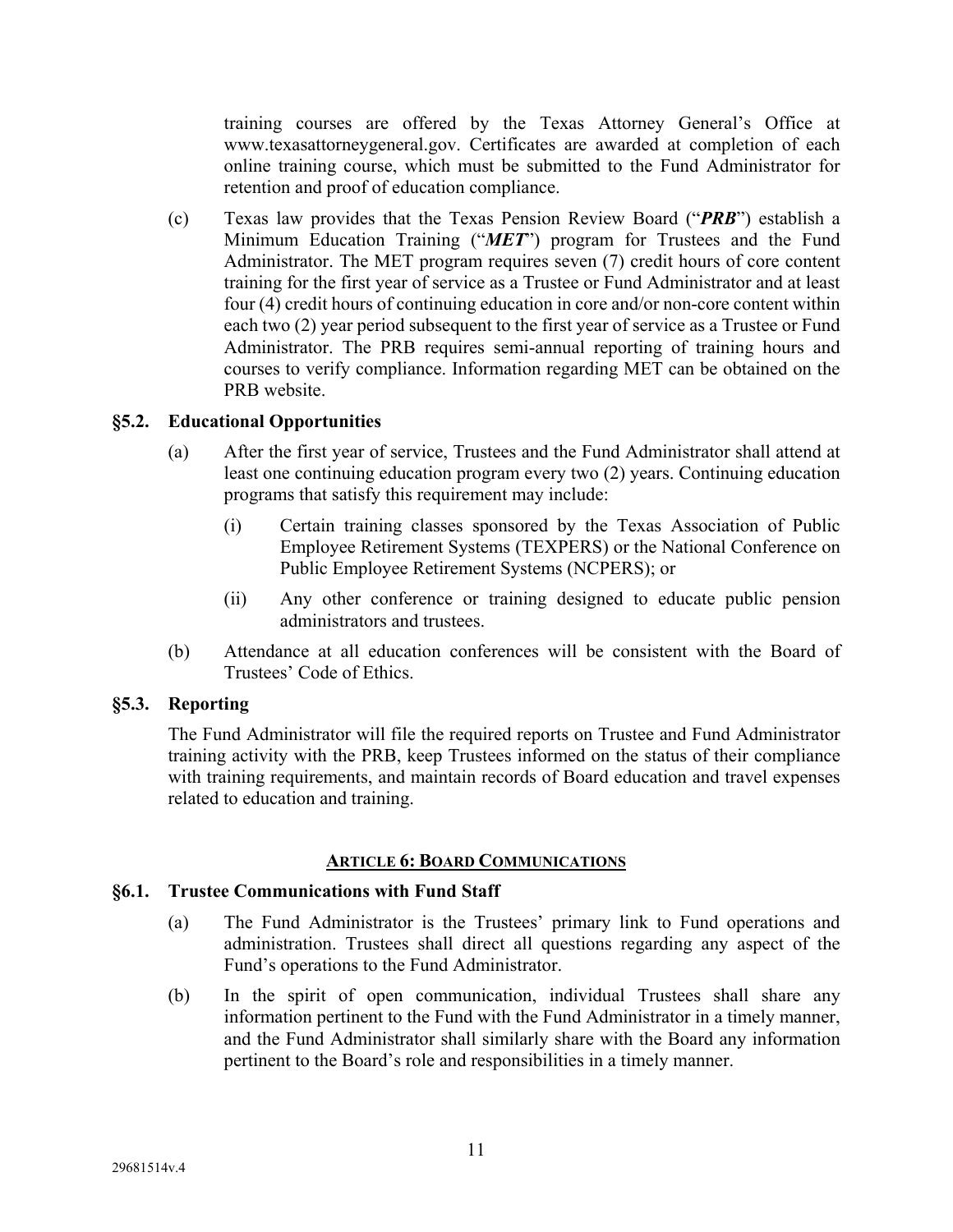(c) Fund staff work for the full Board, and Trustees may not exercise authority over individual Fund staff members. Trustees are entitled to information necessary to make informed decisions relating to their role and responsibilities as a Trustee. However, to avoid the appearance of undue influence, all requests by individual Trustees for information should be directed to the Fund Administrator or presented at a Board meeting as opposed to being directed to individual Fund staff. Any requests by a Trustee for confidential information will be presented to the Board as a whole for consideration as to whether such information may be disclosed to the Trustee.

## **§6.2. Trustee Communications with Members**

- (a) Information provided to members of the Fund regarding the Fund or benefits provided under the Fund is best communicated by the Fund staff who have the knowledge and expertise on the Fund's eligibility and benefit provisions. To avoid miscommunications to members, Trustees shall refrain from providing specific advice, counsel or education with respect to the rights or benefits a member or beneficiary may be entitled to pursuant to the Fund or any Board policies.
- (b) In the event a member or beneficiary requests that a Trustee provide explicit advice with respect to Fund benefits or related policies, the Trustee should refer the member or beneficiary to the Fund Administrator or ask the Fund Administrator to contact the member or beneficiary. The Fund Administrator shall inform the Trustee of the outcome.

## **§6.3. Trustee Communications with Service Providers.**

Service providers are hired by and work for the full Board, not individual Trustees. All requests by individual Trustees for a service provider to perform additional work should be directed to the Fund Administrator or presented at a Board meeting for discussion by the full Board. Individual Board member requests for a service provider to perform additional work that would incur significant costs or is overly burdensome, other than as presented at a Board meeting, will be directed to the Fund Administrator and the presiding officer of the Board.

### **§6.4. Trustee Communications with Third Parties and the Public**

- (a) The Fund Administrator shall serve as the spokesperson for the Fund with respect to all written or oral communication to third parties, unless the Board designates another individual to serve as spokesperson on a specified issue. To the extent possible, in situations where Board policy concerning an issue has not been established, the Board shall meet to discuss the issue prior to the spokesperson's engaging in external communications.
- (b) Trustees may indicate publicly that they disagree with a policy or decision of the Board, but shall do so respectfully and shall abide by such policy or decision of the Board to the extent consistent with their fiduciary duties. When speaking in a public setting where it is clear that the Trustee is speaking solely because of the Trustee's position on the Board, the Trustee will preface his or her remarks with the following disclaimer: "The views I express here are my own and do not necessarily reflect the views of the Board, my fellow Trustees or Fund staff."